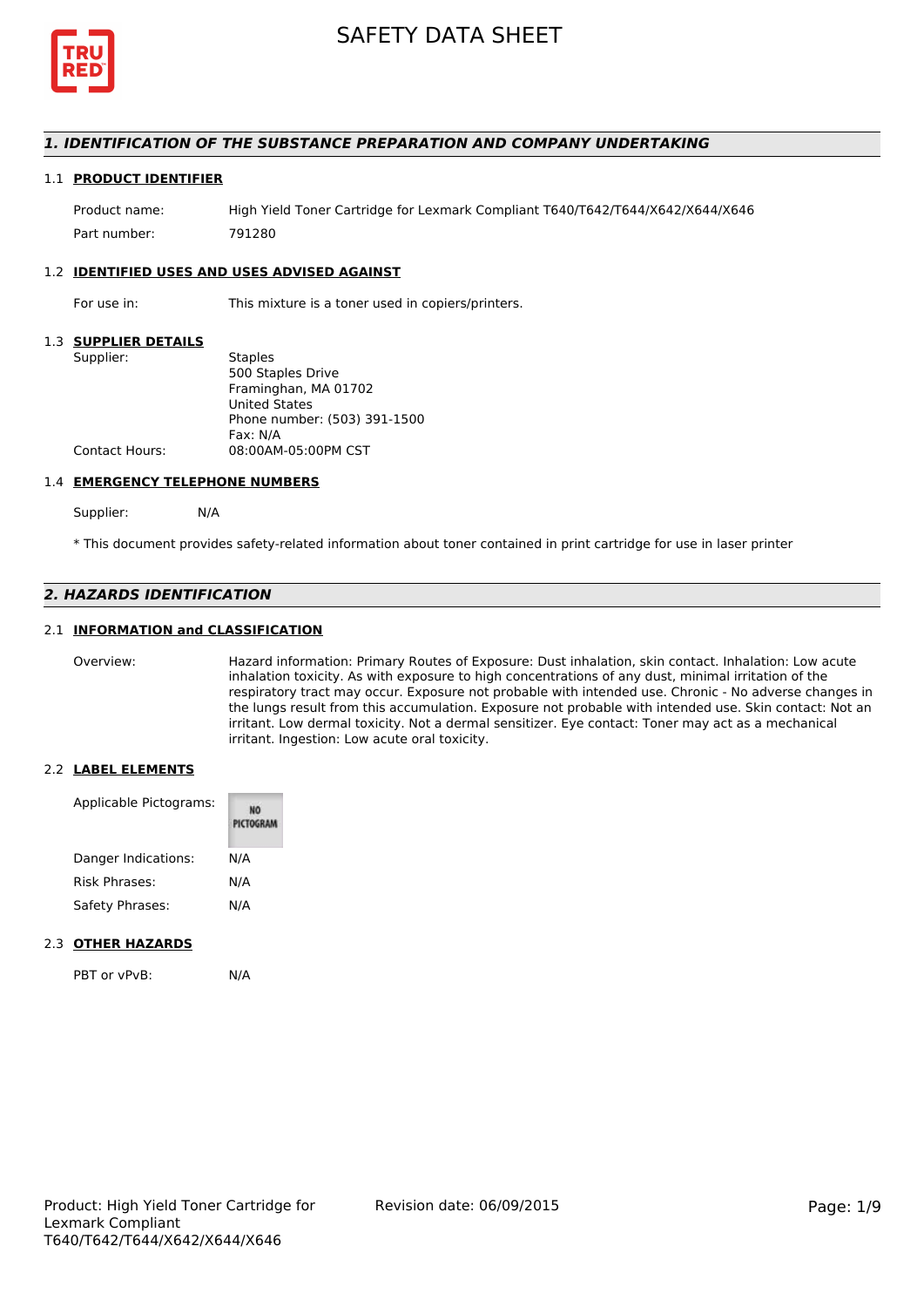

## *3. COMPOSITION / INFORMATION ON INGREDIENTS*

| Ingredients          | <b>CAS number</b>   | Weight %    | <b>OSHA</b><br><b>PEL</b> | <b>ACGIH</b><br><b>TLV</b>                                | Other                 |
|----------------------|---------------------|-------------|---------------------------|-----------------------------------------------------------|-----------------------|
| Polyester Resin      | <b>TRADE SECRET</b> | 65-85       | None                      | None                                                      | NITSRN 80100286-6001P |
| Iron Oxide           | 1317-61-9           | $7-13$      | None                      | None                                                      |                       |
| Carbon Black         | 1333-86-4           | $5 - 10$    | 3.5 mg/m $3$              | $3.5 \text{ mg/m}$                                        |                       |
|                      |                     |             | 8 hours                   | 8 hours                                                   |                       |
|                      |                     |             | <b>TWA</b>                | <b>TWA</b>                                                |                       |
| Amorphous Silica     | <b>TRADE SECRET</b> | $1-3$       | None                      | None                                                      | NITSRN 80100451-5015  |
| (modified)           |                     |             |                           |                                                           |                       |
| Polymer Wax          | <b>TRADE SECRET</b> | $1 - 5$     | None                      | None                                                      | NITSRN 80100451-5016  |
| Titanium Dioxide     | 13463-67-7          | $0.1 - 1$   |                           | $ 15 \text{ mg/m}3 \text{ g} 10 \text{ mg/m}3 \text{ g} $ |                       |
|                      |                     |             |                           | hours TWA   hours TWA                                     |                       |
| Charge Control Agent | <b>TRADE SECRET</b> | $0.5 - 1.5$ | None                      | None                                                      | NITSRN 80100451-5037  |

The Full Text for all R-Phrases are Displayed in Section 16

#### **COMPOSITION COMMENTS**

The Data Shown is in accordance with the latest Directives.

This section provides composition information for the toner powder contained in specially designed container inside of the print cartridge.

#### *4. FIRST-AID MEASURES*

#### 4.1 **FIRST AID MEASURES**

#### 4.1.1 **FIRST AID INSTRUCTIONS BY RELEVANT ROUTES OF EXPOSURE**

| If symptoms, such as shortness of breath or persistent coughing are experienced, remove source                              |
|-----------------------------------------------------------------------------------------------------------------------------|
| of contamination and move individual to fresh air. If symptoms persist, seek medical attention.                             |
| Do not rub eyes. Flush immediately with plenty of water. Remove contact lenses and continue                                 |
| flushing for at least 15 minutes. If irritation develops and persists, seek medical attention.                              |
| Wash with soap and water. Should irritation occur, seek medical attention.                                                  |
| Do not induce vomiting. Never give anything by mouth to an unconscious person. Get medical<br>attention if symptoms appear. |
|                                                                                                                             |

#### 4.1.2 **ADDITIONAL FIRST AID INFORMATION**

Additional first aid information: N/A Immediate Medical Attention Required: N/A

#### 4.2 **SYMPTOMS AND EFFECTS**

Acute Symptoms from Exposure: Aggravated conditions: Exposure to high airborne dust concentrations, including toner, may aggravate existing respiratory conditions. Delayed Symptoms from Exposure: N/A

## 4.3 **IMMEDIATE SPECIAL TREATMENT OR EQUIPMENT REQUIRED**

Notes to physician: No specific antidote.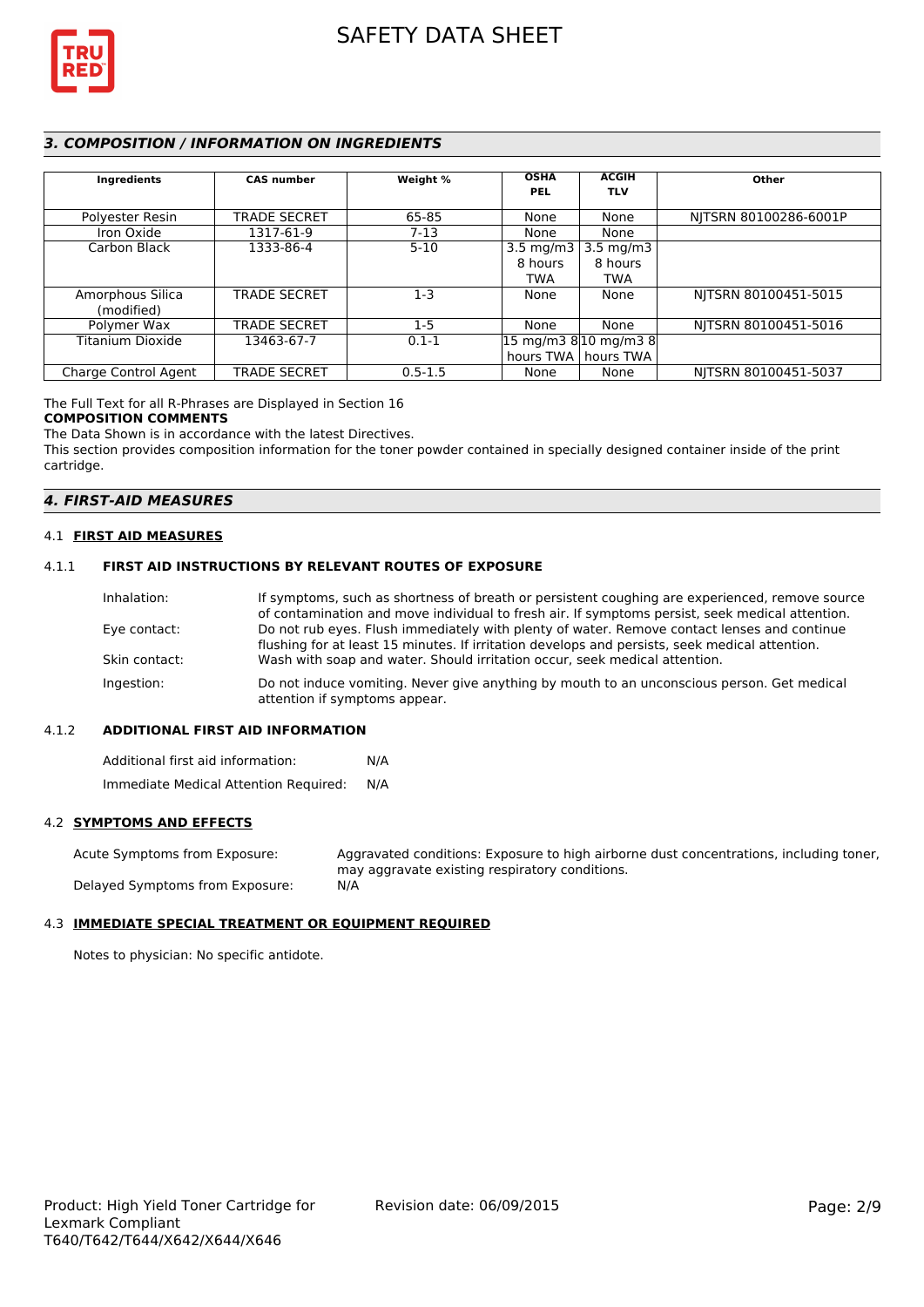

## *5. FIRE-FIGHTING MEASURES*

#### 5.1 **EXTINGUISHING MEDIA**

Recommended Extinguishing Media: Carbon dioxide, water spray or fog, dry chemical or foam. Extinguishing Media Not to be Used: N/A

#### 5.2 **SPECIAL HAZARD**

Unusual Fire/Explosion Hazards: Like many finely divided materials, toner dust, in high concentrations can form an explosive mixture in air which, if ignited, could result in a dust explosion. Hazardous combustion products: Carbon monoxide, carbon dioxide, unidentified organics.

Extinguishing Media Not to be Used: N/A

#### 5.3 **ADVICE FOR FIRE FIGHTERS**

Avoid inhalation of smoke. Wear protective cloting an wear self-contained breathing apparatus

#### *6. ACCIDENTAL RELEASE MEASURES*

### 6.1 **PERSONAL PRECAUTIONS, PROTECTIVE EQUIPMENT AND EMERGENCY PROCEDURES**

#### 6.1.1 **PRECAUTIONS FOR NON-EMERGENCY PERSONNEL**

None required for intended use in printer.

#### 6.1.2 **ADDITIONAL FIRST AID INFORMATION**

N/A

#### 6.1.3 **PERSONAL PROTECTION**

Wear personal protective equipment as described in Section 8.

#### 6.2 **ENVIRONMENTAL PRECAUTIONS**

Regulatory Information: Keep product out of sewers and watercourses.

#### 6.3 **METHODS AND MATERIAL FOR CONTAINMENT AND CLEANUP**

Spill or Leak Cleanup Procedures: If a dust cloud is possible due to a spill, remove all sources of ignition such as open sparks, flames, or static discharge to prevent the ignition of the dust. Minimize dust generation during clean up. Sweep up spill with non-metallic broom and dustpan. Contain for disposal. Oil permeated sweeping compound may be useful in cleaning up spills. Disposal is subject to national, state, regional, or provincial regulations.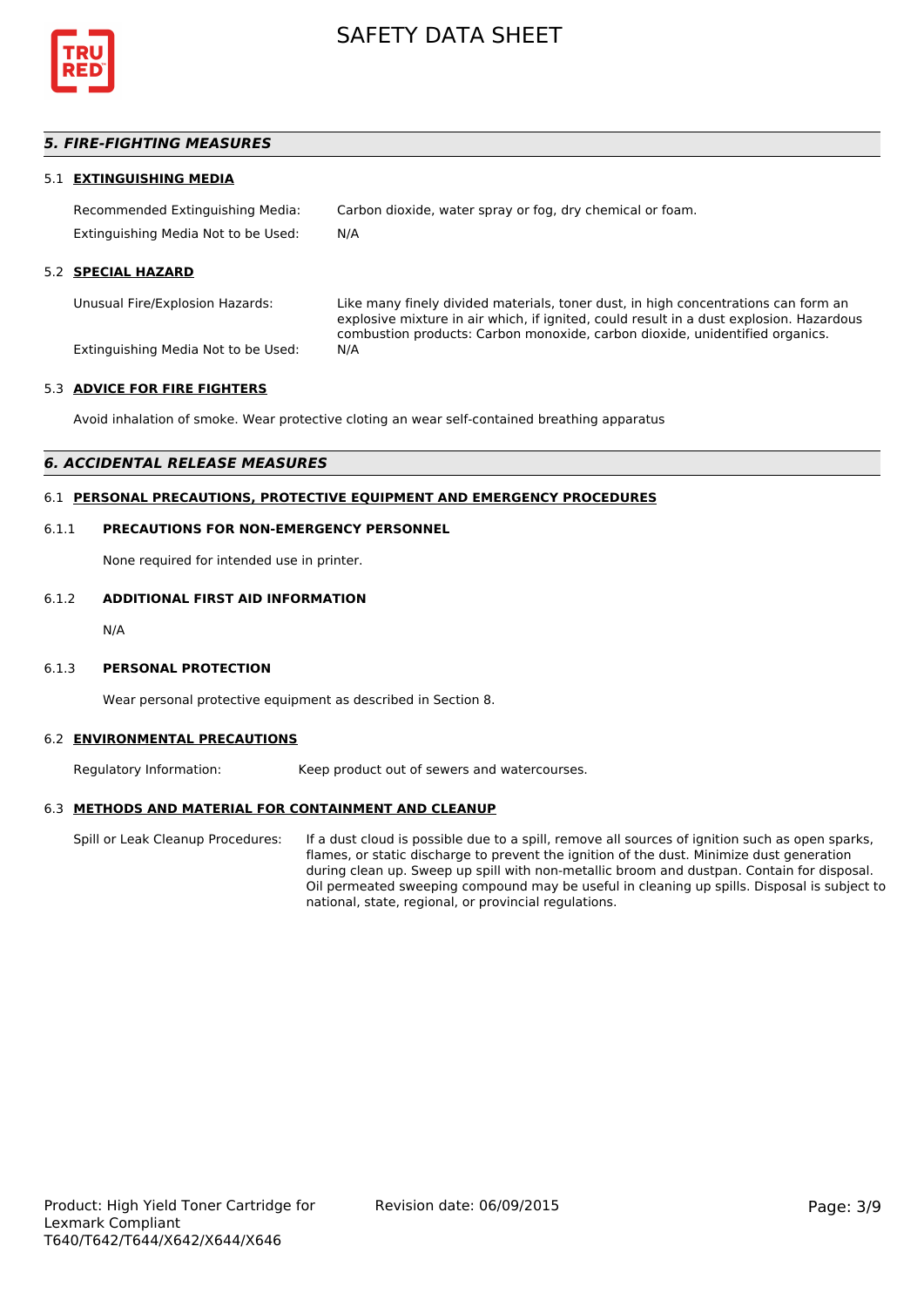

#### *7. HANDLING AND STORAGE*

#### 7.1 **PRECAUTIONS FOR SAFE HANDLING**

Recommendations for Handling: No special precautions when used as intended. Keep containers closed, avoid creating dust. Keep away from ignition sources. Advice on General Hygiene: Never eat, drink or smoke in work areas. Practice good personal hygiene after using this material, especially before eating, drinking, smoking, using the restroom, or applying cosmetics.

#### 7.2 **CONDITIONS FOR SAFE STORAGE**

Avoid high temperatures, >100°F/32°C

#### 7.3 **SPECIFIC END USES**

Printing devices

#### *8. EXPOSURE CONTROLS/PERSONAL PROTECTION*

#### 8.1 **CONTROL PARAMETERS**

The best protection is to enclose operations and/or provide local exhaust ventilation at the site of chemical release in order to maintain airborne concentrations of the product below OSHA PELs (See Section 3). Local exhaust ventilation is preferred because it prevents contaminant dispersion into the work area by controlling it at its source.

#### 8.2 **EXPOSURE CONTROLS**

#### **Respiratory protection:**

IMPROPER USE OF RESPIRATORS IS DANGEROUS. Seek professional advice prior to respirator selection and use. Follow OSHA respirator regulations (29 CFR 1910.134 and 1910.137) and, if necessary, wear a NIOSH approved respirator. Select respirator based on its suitability to provide adequate worker protection for given work conditions, levels of airborne contamination, and sufficient levels of oxygen.

#### **Eye/Face Protection:**

Contact lenses are not eye protective devices. Appropriate eye protection must be worn instead of, or in conjunction with contact lenses.

#### **Hand/Skin Protection:**

For emergency or non-routine operations (cleaning spills, reactor vessels, or storage tanks), wear an SCBA. WARNING! Air purifying respirators do not protect worker in oxygen deficient atmospheres.

#### **Additional Protection:**

N/A

#### **Protective Clothing and Equipment:**

Wear chemically protective gloves, boots, aprons, and gauntlets to prevent prolonged or repeated skin contact. Wear splashproof chemical goggles and face shield when working with liquid, unless full face piece respiratory protection is worn.

#### **Safety Stations:**

Make emergency eyewash stations, safety/quick-drench showers, and washing facilities available in work area.

#### **Contaminated Equipment:**

Separate contaminated work clothes from street clothes. Launder before reuse. Remove material from your shoes and clean personal protective equipment. Never take home contaminated clothing.

#### **Comments:**

Never eat, drink or smoke in work areas. Practice good personal hygiene after using this material, especially before eating, drinking, smoking, using the restroom, or applying cosmetics.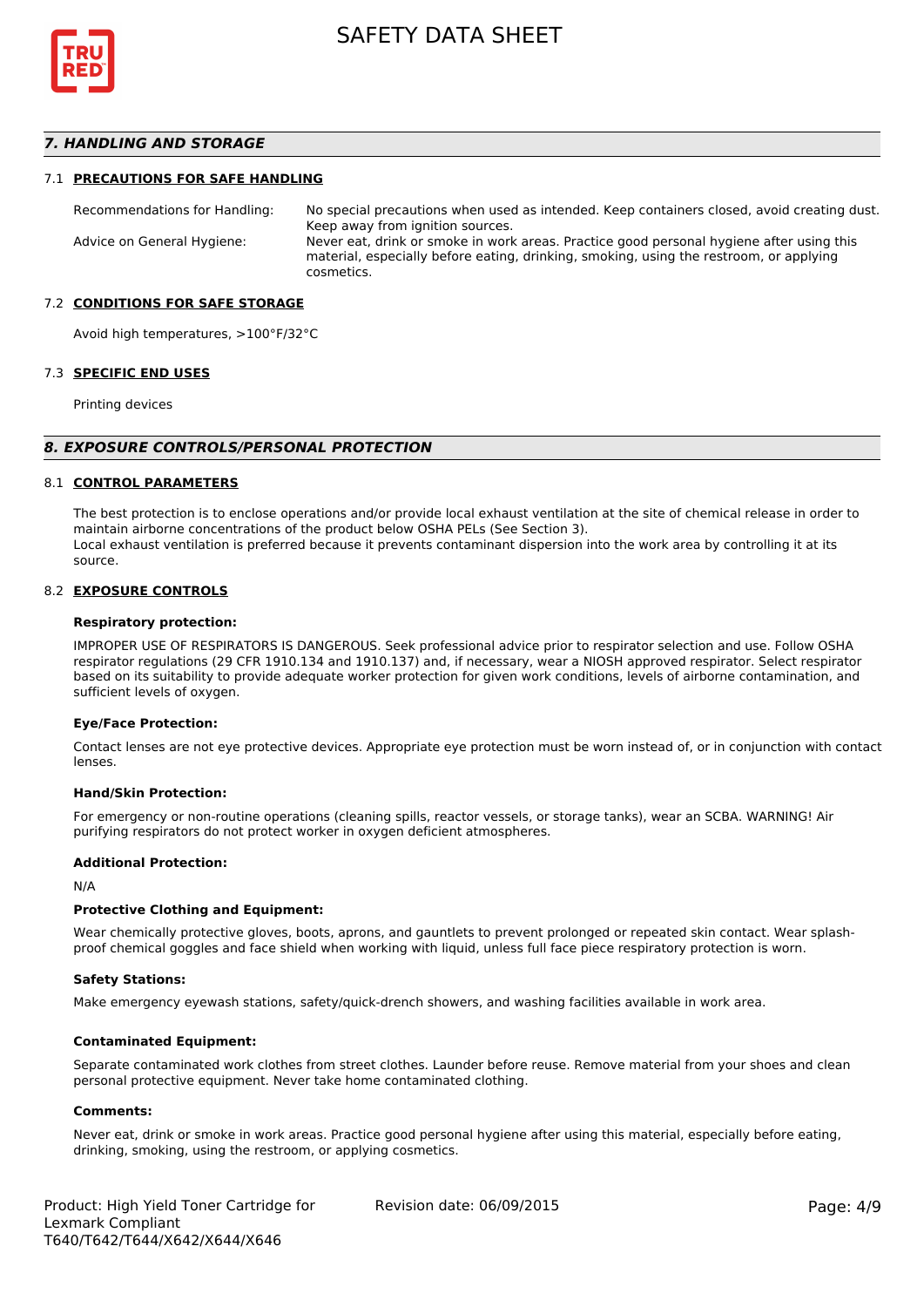

# *9. PHYSICAL AND CHEMICAL PROPERTIES*

## 9.1 **DETAIL INFORMATION**

| Physical state:            | PHYSICAL STATE: Solid (Toner Cartridge). APPEARANCE: Black. |
|----------------------------|-------------------------------------------------------------|
| Color:                     | <b>Black</b>                                                |
| Odor:                      | Faint odor (Plastic.)                                       |
| Odor threshold:            | N/A                                                         |
|                            |                                                             |
| Boiling point:             | N/A                                                         |
| Melting point:             | Not determined.                                             |
| Flash point:               | Solid, not applicable.                                      |
| <b>Explosion limits:</b>   | N/A                                                         |
| Relative density:          | N/A                                                         |
| Auto-ignition temperature: | N/A                                                         |

## 9.2 **OTHER INFORMATION**

SOLUBILITY: Insoluble in water.

# *10. CHEMICAL STABILITY AND REACTIVITY*

# 10.1 **Reactivity:**

| <b>Reactivity Hazards:</b><br>Data on Mixture Substances: | None<br>None                                                                                                   |
|-----------------------------------------------------------|----------------------------------------------------------------------------------------------------------------|
| 10.2 Chemical Stability:                                  | The product is stable. Under normal conditions of storage and use, hazardous<br>polymerisation will not occur. |
| 10.3 Hazardous Polymerization:                            | Stable under conditions of normal use.                                                                         |
| 10.4 Conditions to Avoid:                                 | Keep away from heat, flame, sparks and other ignition sources.                                                 |
| 10.5 Incompatible Materials:                              | Strong oxidising materials                                                                                     |
| 10.6 Hazardous Decomposition:                             | Will not occur.                                                                                                |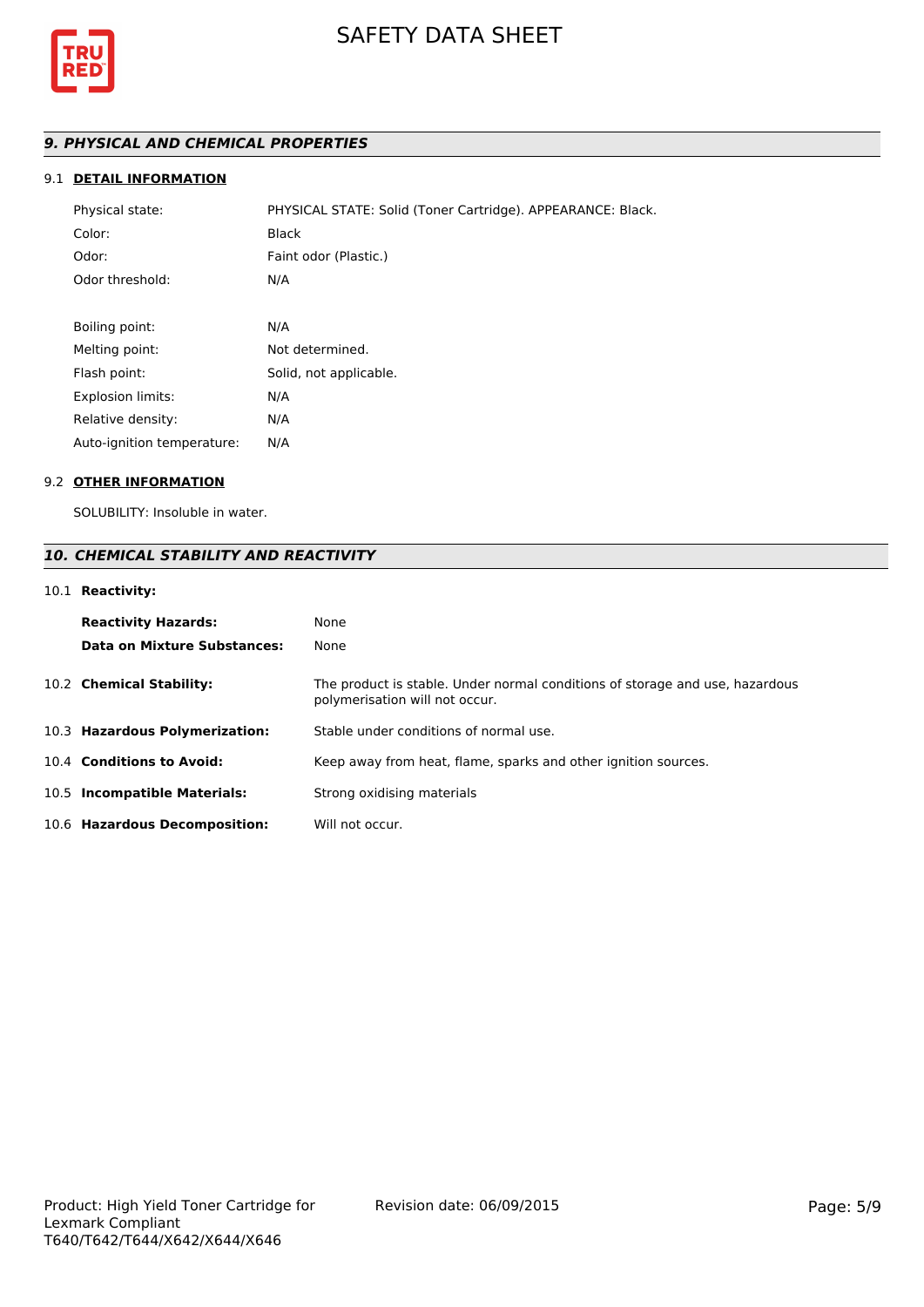

# *11. INFORMATION ON TOXICOLOGICAL EFFECT*

| <b>Mixtures:</b><br><b>Acute Toxicity:</b> | Toner dust is a particulate not otherwise classified (PNOC) or regulated (PNOR).<br>Ingestion: Low acute oral toxicity. Exposure not probable with intended use. Acute toxicity oral rat<br>LD50 (mg/kg): >5000.                                                                                                                                                                                                                                      |
|--------------------------------------------|-------------------------------------------------------------------------------------------------------------------------------------------------------------------------------------------------------------------------------------------------------------------------------------------------------------------------------------------------------------------------------------------------------------------------------------------------------|
| <b>Skin Corrosion/Irritation:</b>          | N/A                                                                                                                                                                                                                                                                                                                                                                                                                                                   |
| <b>Serious Eye Damage:</b>                 | N/A                                                                                                                                                                                                                                                                                                                                                                                                                                                   |
| Inhalation:                                | Low acute inhalation toxicity. As with exposure to high concentrations of any dust, minimal<br>irritation of the respiratory tract may occur. Pure Carbon Black and Titanium Dioxide, minor<br>components of this product, has been listed by IARC as a group 2B (possible carcinogen). This<br>classification is based on rat "lung particulate overload" studies performed with airborne<br>particulate. Toner is not listed by IARC, NTP, or OSHA. |
| <b>Sensitization:</b>                      | N/A                                                                                                                                                                                                                                                                                                                                                                                                                                                   |
| <b>Mutagenicity:</b>                       | Toner is negative (nonmutagenic) in the Ames assay.                                                                                                                                                                                                                                                                                                                                                                                                   |
| <b>Carcinogenicity:</b>                    | Classified 2B (Possible for humans.) by IARC [Carbon Black]. Classified 2B (Possible for humans.)<br>by IARC [Titanium Dioxide].                                                                                                                                                                                                                                                                                                                      |
| <b>Reproductive Toxicity:</b>              | TERATOGENIC EFFECTS: Not available.                                                                                                                                                                                                                                                                                                                                                                                                                   |
| <b>STOT - Single Exposure:</b>             | Aggravating conditions: Exposure to high airborne dust concentrations, including toner, may<br>aggravate existing respiratory conditions.                                                                                                                                                                                                                                                                                                             |
| <b>STOT - Multiple Exposure:</b>           | N/A                                                                                                                                                                                                                                                                                                                                                                                                                                                   |
| Ingestion:                                 | N/A                                                                                                                                                                                                                                                                                                                                                                                                                                                   |
| <b>Hazard Class Information:</b>           | N/A                                                                                                                                                                                                                                                                                                                                                                                                                                                   |
| <b>Mixture on Market Data:</b>             | N/A                                                                                                                                                                                                                                                                                                                                                                                                                                                   |
| Symptoms:                                  | N/A                                                                                                                                                                                                                                                                                                                                                                                                                                                   |
| <b>Delayed/Immediate Effects:</b>          | N/A                                                                                                                                                                                                                                                                                                                                                                                                                                                   |
| <b>Test Data on Mixture:</b>               | N/A                                                                                                                                                                                                                                                                                                                                                                                                                                                   |
| <b>Not Meeting Classification:</b>         | N/A                                                                                                                                                                                                                                                                                                                                                                                                                                                   |
| <b>Routes of Exposure:</b>                 | Inhalation of dust, skin contact.                                                                                                                                                                                                                                                                                                                                                                                                                     |
| <b>Interactive Effects:</b>                | N/A                                                                                                                                                                                                                                                                                                                                                                                                                                                   |
| <b>Absence of Specific Data:</b>           | N/A                                                                                                                                                                                                                                                                                                                                                                                                                                                   |
| Mixture vs Substance Data: N/A             |                                                                                                                                                                                                                                                                                                                                                                                                                                                       |

# *12. ECOLOGICAL INFORMATION*

| 12.1 <b>Eco toxicity:</b>           | N/A             |
|-------------------------------------|-----------------|
| 12.2 Degradability:                 | Not determined. |
| 12.3 Bioaccumulation Potential: N/A |                 |
| 12.4 Mobility in Soil:              | Not determined. |
| 12.5 PBT & vPvB Assessment:         | N/A             |
| 12.6 Other Adverse Effects:         | None known.     |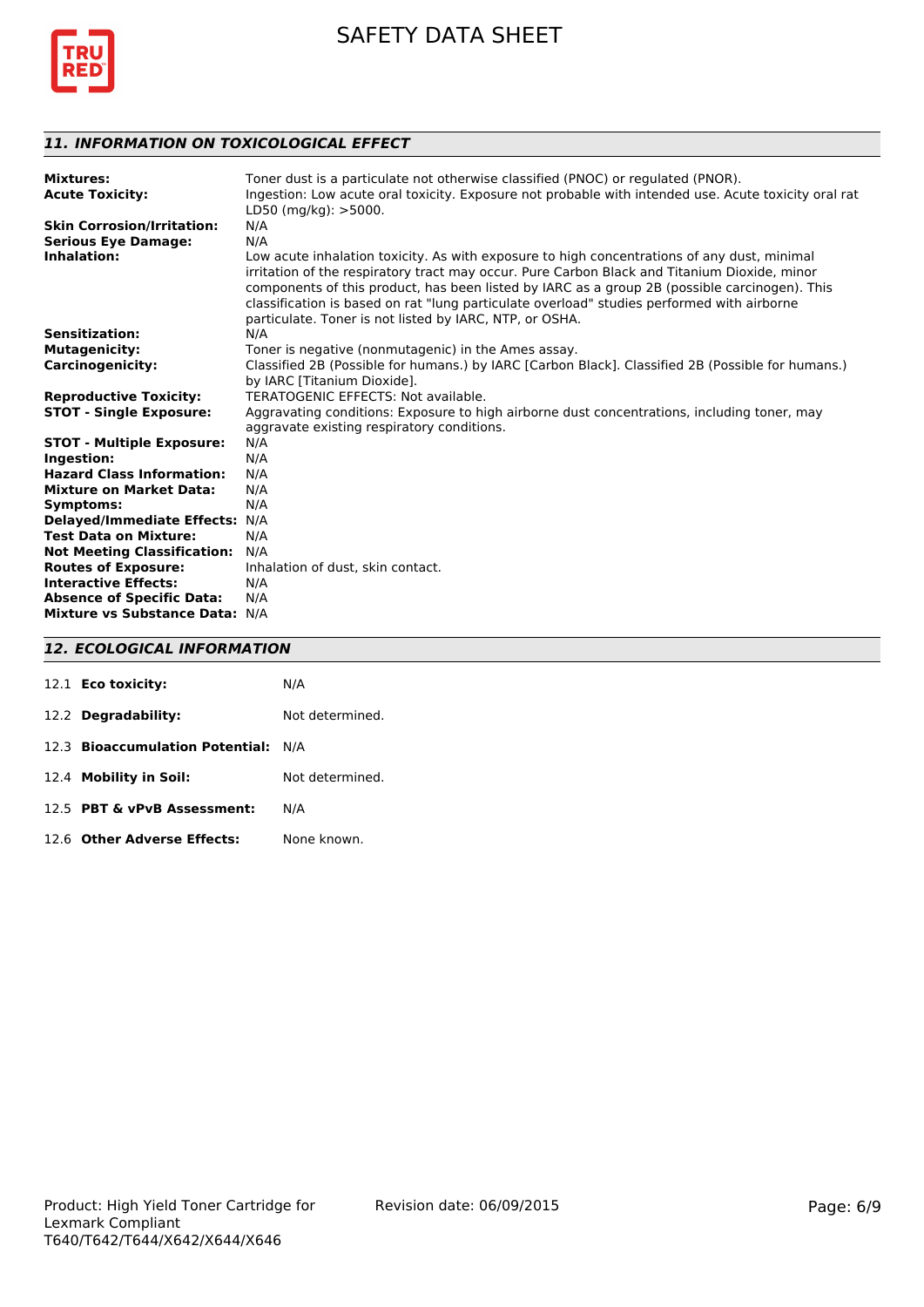

#### *13. DISPOSAL CONSIDERATIONS*

#### **Disposal Information:**

 Dispose as a solid waste in accordance with local authority regulations. Empty container retains product residue.

## **Physical/Chemical Properties that affect Treatment:**

Symbol: This product is not classified as dangerous

Risk Phrases: This product is not classified according to the federal, state and local environmental regulations.

#### **Waste Treatment Information:**

Do not shred toner cartridge, unless dust-explosion prevention measures are taken. Finely dispersed particles may form explosive mixtures in air. Dispose of in compliance with federal, state, and local regulations.

#### **Personal Protection Required:**

N/A

|      | <b>14. TRANSPORT INFORMATION</b> |                                                               |  |  |
|------|----------------------------------|---------------------------------------------------------------|--|--|
|      | 14.1 <b>ID Number:</b>           | Not regulated by any transport mode.                          |  |  |
|      | 14.2 Shipping Name:              | Not regulated by any transport mode.                          |  |  |
|      | 14.3 Hazard Class:               | HMIS Classification: Health: 1* Flammability: 1 Reactivity: 0 |  |  |
|      | 14.4 Packing Group:              | Not regulated by any transport mode.                          |  |  |
|      | 14.5 Environmental Hazards:      | N/A                                                           |  |  |
|      | 14.6 User Precautions:           | N/A                                                           |  |  |
| 14.7 | <b>Bulk Transport:</b>           | N/A                                                           |  |  |
|      |                                  |                                                               |  |  |

#### *15. REGULATORY INFORMATION*

15.1 **Regulatory Information:** TSCA (USA): All ingredients are listed on the Toxic Substances Control Act (TSCA) inventory, have been registered, or are exempt. SARA/ EPCRA (USA): None of the ingredients in this product has a final reportable quantity (RQ) under Emergency Planning and Community Right-to Know Act (EPCRA)- Section 302: Extremely Hazardous Substances (EHS) or notification requirements for EHS under Section 304.

#### **EPA Regulatory Information:** N/A

#### **CERCLA Reportable Quantity:** N/A

#### 15.2 **Superfund Information:**

#### **Hazard Categories:**

**Immediate:** N/A

#### **Delayed:** N/A

**Fire:** NFPA Rating: Health: 1 Flammability: 1 Reactivity: 0

**Pressure:** N/A

#### **Reactivity:** N/A

#### **Section 302 - Extremely Hazardous:** N/A

**Section 311 - Hazardous:** N/A

15.3 **State Regulations:** California Prop. 65: This product contains no known materials at levels which the State of California has found to cause cancer, birth defects or other reproductive harm.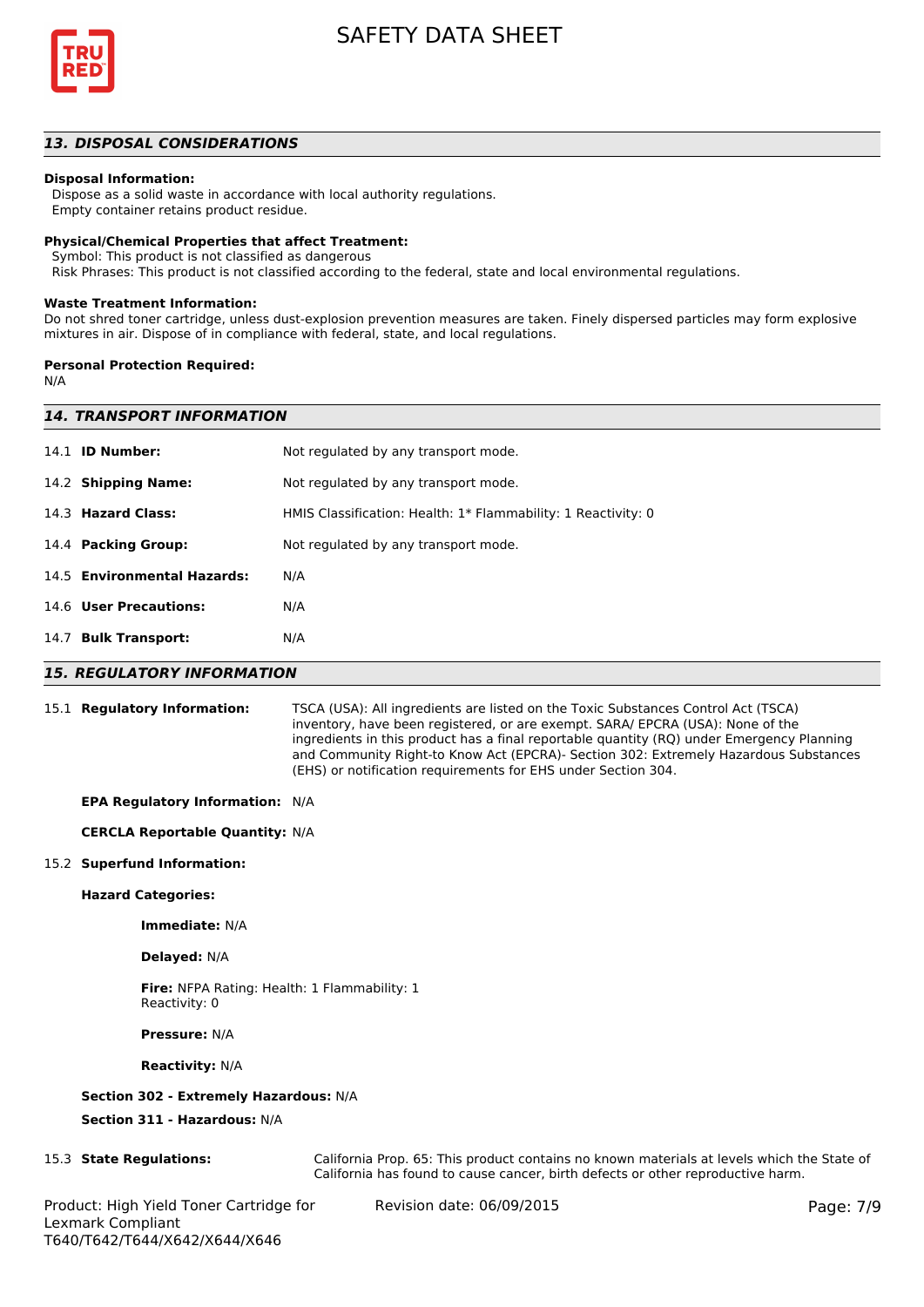

| International regulations lists: EINECS (Europe) - All ingredients are listed on the European<br>15.4 Other Regulatory Information:<br>Inventory of Existing Commercial Substances (EINECS) list, have been registered on the<br>European List of New Chemical Substances (ELINCS), or are exempt; ENCS (Japan) - All<br>ingredients are listed on the Japanese Existing and New Chemical Substances (ENCS) list,<br>have been registered, or are exempt; AICS (Australia) - All ingredients are listed in<br>Australian Inventory of Chemical Substances (AICS), have been registered, or are exempt;<br>Philippines inventory (PICCS) - All ingredients are listed on the Philippines Inventory<br>(PICCS) or are exempt; Korea inventory (KECI) - All ingredients are listed on the Korean<br>Existing Chemicals List (ECL), have been registered, or are exempt; China inventory<br>(IECSC) - All ingredients are listed on the Chinese inventory (IECSC) or are exempt.<br>Canada: WHMIS (Canada) - Not controlled under WHMIS (Canada); DSL/NDSL - All<br>ingredients are listed on the Canadian Domestic Substances List (DSL), have been<br>registered on the Non-Domestic Substances List (NDSL), or are exempt. Mexico<br>Classification: Health: 1 Flammability: 1 Reactivity: 0. |
|----------------------------------------------------------------------------------------------------------------------------------------------------------------------------------------------------------------------------------------------------------------------------------------------------------------------------------------------------------------------------------------------------------------------------------------------------------------------------------------------------------------------------------------------------------------------------------------------------------------------------------------------------------------------------------------------------------------------------------------------------------------------------------------------------------------------------------------------------------------------------------------------------------------------------------------------------------------------------------------------------------------------------------------------------------------------------------------------------------------------------------------------------------------------------------------------------------------------------------------------------------------------------------------------|
|----------------------------------------------------------------------------------------------------------------------------------------------------------------------------------------------------------------------------------------------------------------------------------------------------------------------------------------------------------------------------------------------------------------------------------------------------------------------------------------------------------------------------------------------------------------------------------------------------------------------------------------------------------------------------------------------------------------------------------------------------------------------------------------------------------------------------------------------------------------------------------------------------------------------------------------------------------------------------------------------------------------------------------------------------------------------------------------------------------------------------------------------------------------------------------------------------------------------------------------------------------------------------------------------|

## *16. OTHER INFORMATION*

| <b>General Comments:</b>          | This information is based on our current knowledge. It should not therefore be construed as<br>quaranteeing specific properties of the products as described or their suitability for a particular<br>application |
|-----------------------------------|-------------------------------------------------------------------------------------------------------------------------------------------------------------------------------------------------------------------|
| <b>Creation Date of this SDS:</b> | 07/16/2019                                                                                                                                                                                                        |